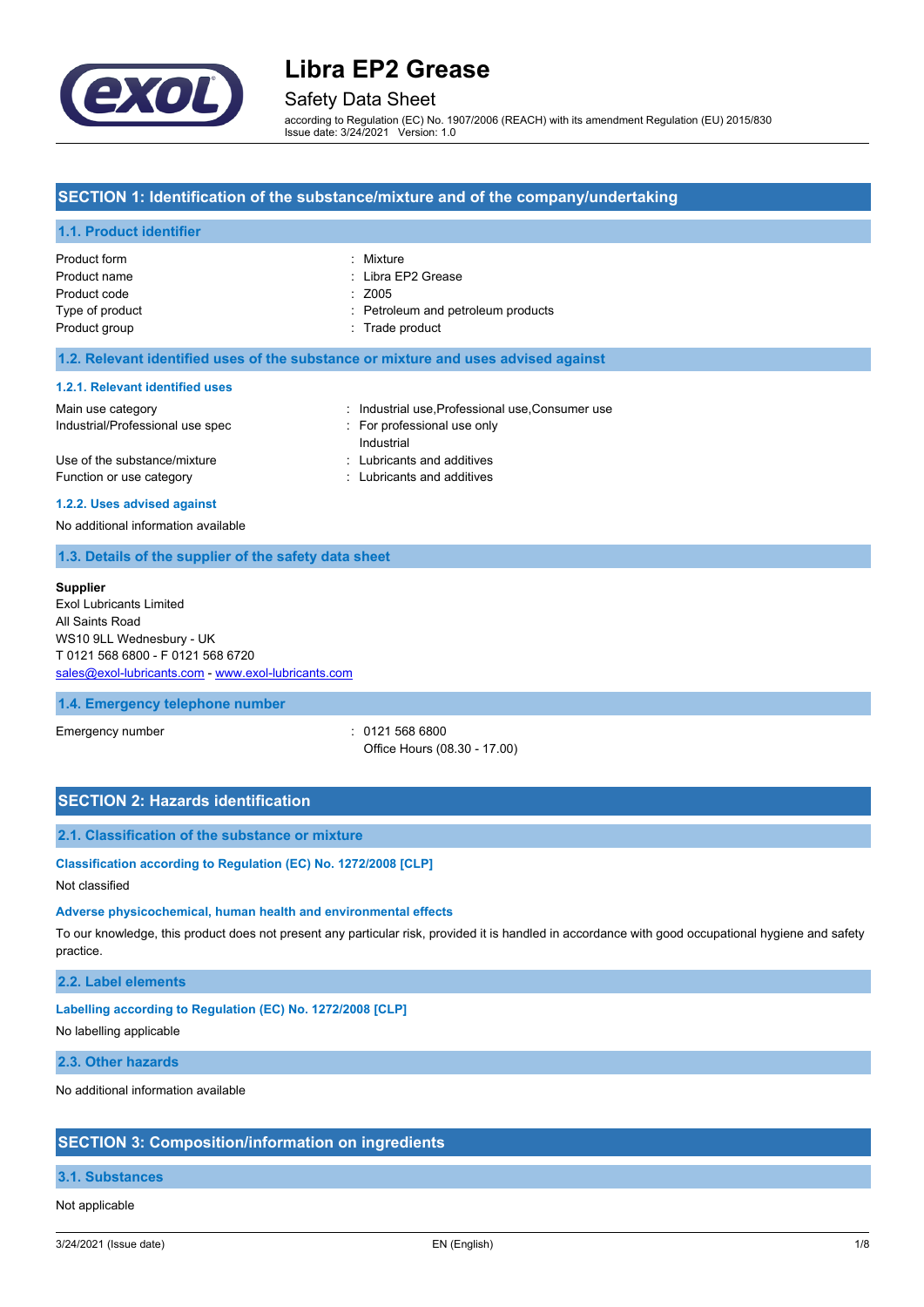# Safety Data Sheet

according to Regulation (EC) No. 1907/2006 (REACH) with its amendment Regulation (EU) 2015/830

| 3.2. Mixtures                                                                             |                                                                           |                |                                                                                     |
|-------------------------------------------------------------------------------------------|---------------------------------------------------------------------------|----------------|-------------------------------------------------------------------------------------|
| <b>Name</b>                                                                               | <b>Product identifier</b>                                                 | $\frac{9}{6}$  | <b>Classification according to</b><br><b>Regulation (EC) No.</b><br>1272/2008 [CLP] |
| Phosphorodithioic acid, O,O-bis(2-ethylhexyl and iso-<br>Bu and iso-Pr)esters, zinc salts | (CAS-No.) 85940-28-9<br>(EC-No.) 288-917-4<br>(REACH-no) 01-2119521201-61 | $\geq 1 - 5.5$ | Skin Irrit. 2, H315<br>Eye Irrit. 2, H319<br>Aquatic Chronic 2, H411                |

Full text of H-statements: see section 16

| <b>SECTION 4: First aid measures</b>   |                                                                  |
|----------------------------------------|------------------------------------------------------------------|
| 4.1. Description of first aid measures |                                                                  |
| First-aid measures after inhalation    | : Remove person to fresh air and keep comfortable for breathing. |
| First-aid measures after skin contact  | : Wash skin with plenty of water.                                |
| First-aid measures after eye contact   | : Rinse eyes with water as a precaution.                         |
| First-aid measures after ingestion     | : Call a poison center or a doctor if you feel unwell.           |

**4.2. Most important symptoms and effects, both acute and delayed**

No additional information available

**4.3. Indication of any immediate medical attention and special treatment needed**

Treat symptomatically.

| <b>SECTION 5: Firefighting measures</b>                    |                                                                                                                                             |  |  |
|------------------------------------------------------------|---------------------------------------------------------------------------------------------------------------------------------------------|--|--|
| 5.1. Extinguishing media                                   |                                                                                                                                             |  |  |
| Suitable extinguishing media                               | : Water spray. Dry powder. Foam. Carbon dioxide.                                                                                            |  |  |
| 5.2. Special hazards arising from the substance or mixture |                                                                                                                                             |  |  |
| Hazardous decomposition products in case of fire           | : Toxic fumes may be released.                                                                                                              |  |  |
| 5.3. Advice for firefighters                               |                                                                                                                                             |  |  |
| Protection during firefighting                             | : Do not attempt to take action without suitable protective equipment. Self-contained<br>breathing apparatus. Complete protective clothing. |  |  |

| <b>SECTION 6: Accidental release measures</b>                            |                                                                                                                                                              |  |  |
|--------------------------------------------------------------------------|--------------------------------------------------------------------------------------------------------------------------------------------------------------|--|--|
| 6.1. Personal precautions, protective equipment and emergency procedures |                                                                                                                                                              |  |  |
| 6.1.1. For non-emergency personnel                                       |                                                                                                                                                              |  |  |
| Emergency procedures                                                     | : Ventilate spillage area.                                                                                                                                   |  |  |
| 6.1.2. For emergency responders                                          |                                                                                                                                                              |  |  |
| Protective equipment                                                     | Do not attempt to take action without suitable protective equipment. For further information<br>refer to section 8: "Exposure controls/personal protection". |  |  |
| <b>6.2. Environmental precautions</b>                                    |                                                                                                                                                              |  |  |
| Avoid release to the environment.                                        |                                                                                                                                                              |  |  |
| 6.3. Methods and material for containment and cleaning up                |                                                                                                                                                              |  |  |

| Methods for cleaning up | : Take up liquid spill into absorbent material.                 |
|-------------------------|-----------------------------------------------------------------|
| Other information       | : Dispose of materials or solid residues at an authorized site. |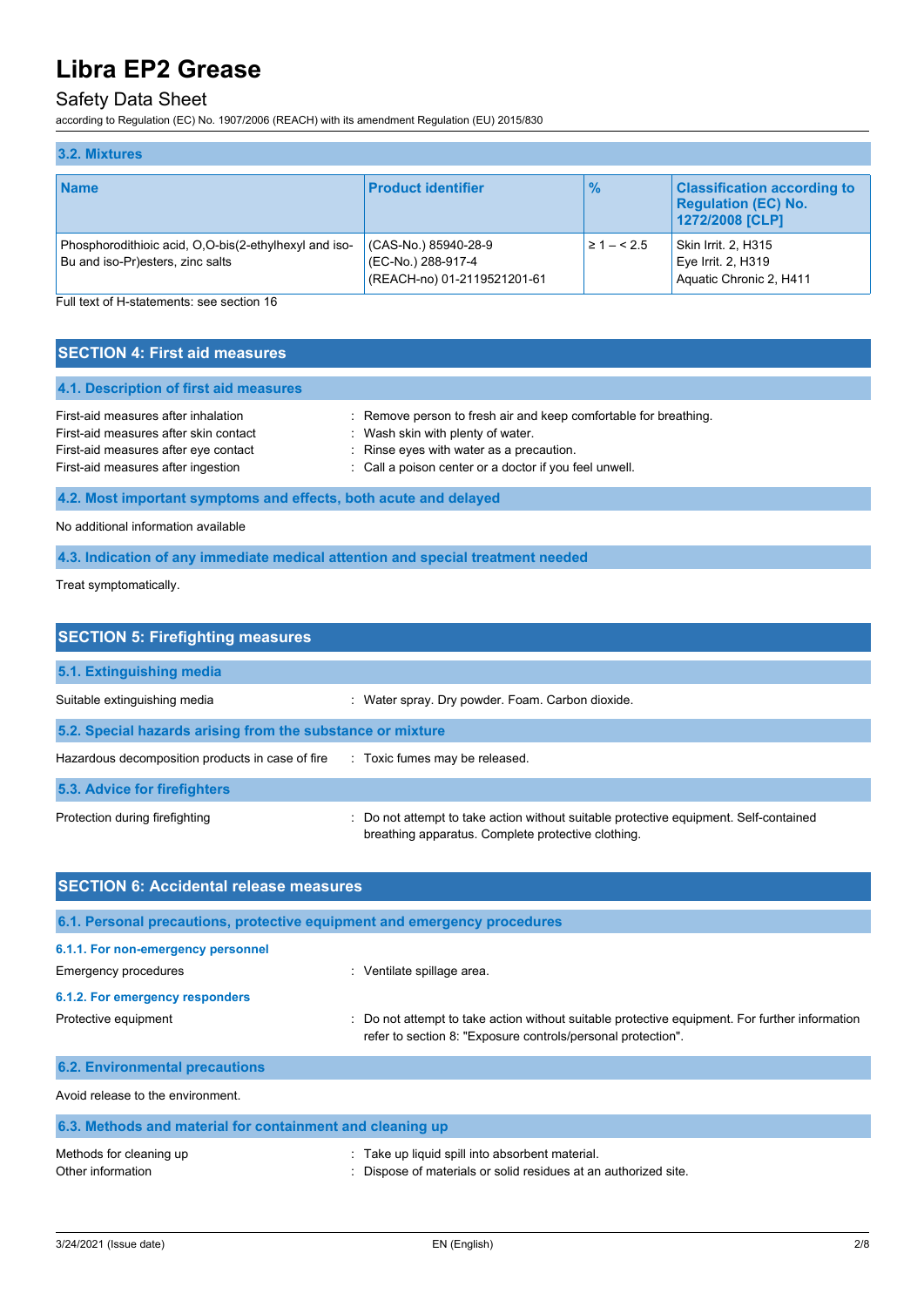# Safety Data Sheet

according to Regulation (EC) No. 1907/2006 (REACH) with its amendment Regulation (EU) 2015/830

### **6.4. Reference to other sections**

For further information refer to section 13.

| <b>SECTION 7: Handling and storage</b>                            |                                                                                                                                                                                              |  |  |
|-------------------------------------------------------------------|----------------------------------------------------------------------------------------------------------------------------------------------------------------------------------------------|--|--|
| 7.1. Precautions for safe handling                                |                                                                                                                                                                                              |  |  |
| Precautions for safe handling<br>Hygiene measures                 | : Ensure good ventilation of the work station. Wear personal protective equipment.<br>: Do not eat, drink or smoke when using this product. Always wash hands after handling the<br>product. |  |  |
| 7.2. Conditions for safe storage, including any incompatibilities |                                                                                                                                                                                              |  |  |
| Storage conditions                                                | : Store in a well-ventilated place. Keep cool.                                                                                                                                               |  |  |
| 7.3. Specific end use(s)                                          |                                                                                                                                                                                              |  |  |
| No additional information available                               |                                                                                                                                                                                              |  |  |

# **SECTION 8: Exposure controls/personal protection**

#### **8.1. Control parameters**

#### **8.1.1 National occupational exposure and biological limit values**

No additional information available

### **8.1.2. Recommended monitoring procedures**

No additional information available

### **8.1.3. Air contaminants formed**

No additional information available

# **8.1.4. DNEL and PNEC**

No additional information available

**8.1.5. Control banding**

No additional information available

**8.2. Exposure controls**

# **8.2.1. Appropriate engineering controls**

### **Appropriate engineering controls:**

Ensure good ventilation of the work station.

# **8.2.2. Personal protection equipment**

**Personal protective equipment symbol(s):**



# **8.2.2.1. Eye and face protection**

| Eye protection: |  |
|-----------------|--|
| Safety glasses  |  |

# **8.2.2.2. Skin protection**

# **Skin and body protection:**

Wear suitable protective clothing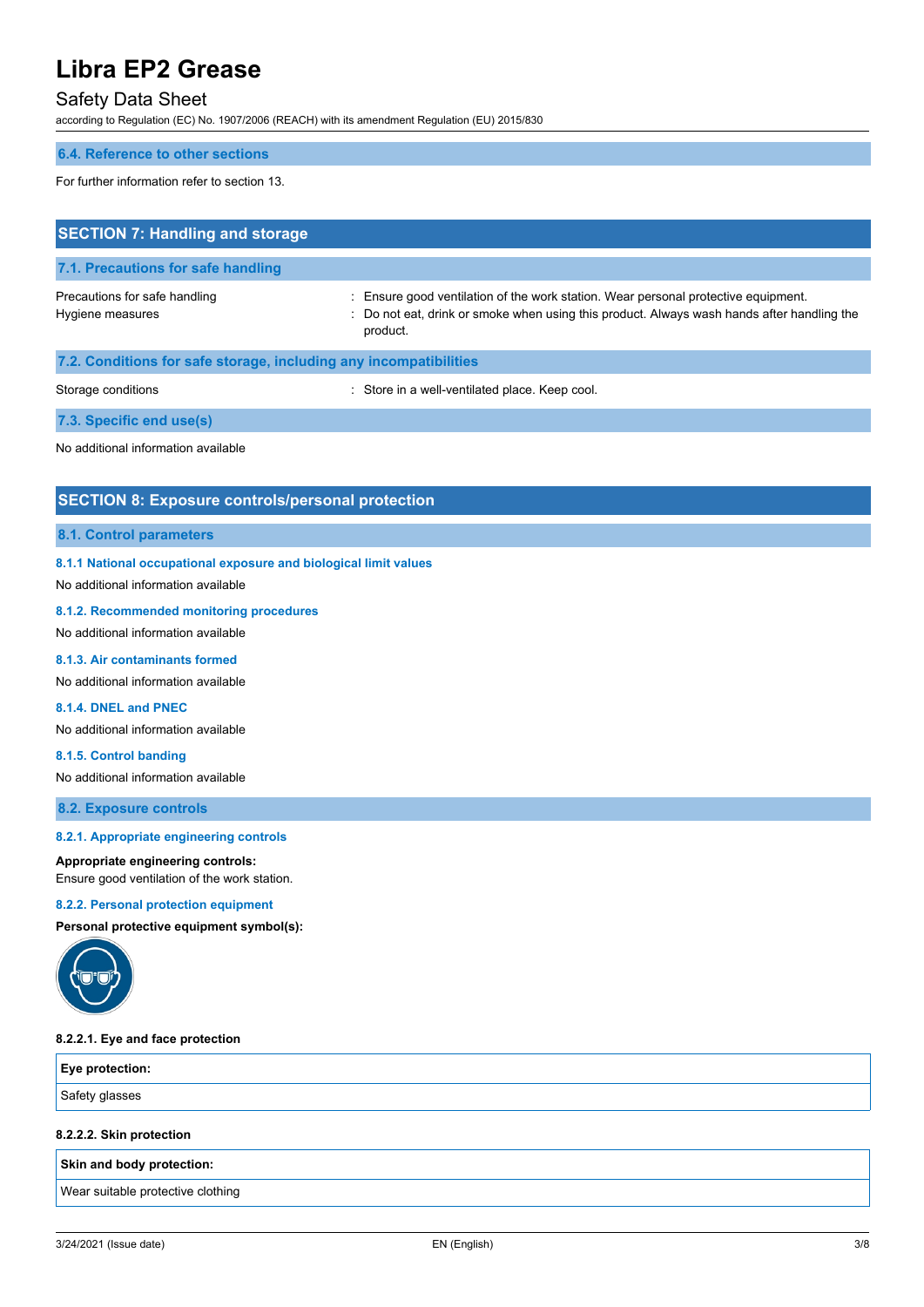# Safety Data Sheet

according to Regulation (EC) No. 1907/2006 (REACH) with its amendment Regulation (EU) 2015/830

| <b>Hand protection:</b> |  |
|-------------------------|--|
| Protective gloves       |  |

### **8.2.2.3. Respiratory protection**

#### **Respiratory protection:**

In case of insufficient ventilation, wear suitable respiratory equipment

#### **8.2.2.4. Thermal hazards**

No additional information available

#### **8.2.3. Environmental exposure controls**

#### **Environmental exposure controls:**

Avoid release to the environment.

# **SECTION 9: Physical and chemical properties**

# **9.1. Information on basic physical and chemical properties**

| Physical state                                  | : Liquid                          |
|-------------------------------------------------|-----------------------------------|
| Colour                                          | light brown.                      |
| Odour                                           | odourless.                        |
| Odour threshold                                 | No data available                 |
| рH                                              | No data available                 |
| Relative evaporation rate (butylacetate=1)      | No data available                 |
| Melting point                                   | $>$ 185 °C                        |
| Freezing point                                  | No data available                 |
| Boiling point                                   | No data available                 |
| Flash point                                     | 200 °C                            |
| Auto-ignition temperature                       | No data available                 |
| Decomposition temperature                       | No data available                 |
| Flammability (solid, gas)                       | Not applicable                    |
| Vapour pressure                                 | No data available                 |
| Relative vapour density at 20 °C                | No data available                 |
| Relative density                                | No data available                 |
| Solubility                                      | insoluble in water.               |
| Partition coefficient n-octanol/water (Log Pow) | No data available                 |
| Viscosity, kinematic                            | 150 mm <sup>2</sup> /s @ 40 deg C |
| Viscosity, dynamic                              | No data available                 |
| <b>Explosive properties</b>                     | No data available                 |
| Oxidising properties                            | No data available                 |
| <b>Explosive limits</b>                         | No data available                 |
|                                                 |                                   |

# **9.2. Other information**

No additional information available

# **SECTION 10: Stability and reactivity**

# **10.1. Reactivity**

The product is non-reactive under normal conditions of use, storage and transport.

**10.2. Chemical stability**

Stable under normal conditions.

**10.3. Possibility of hazardous reactions**

No dangerous reactions known under normal conditions of use.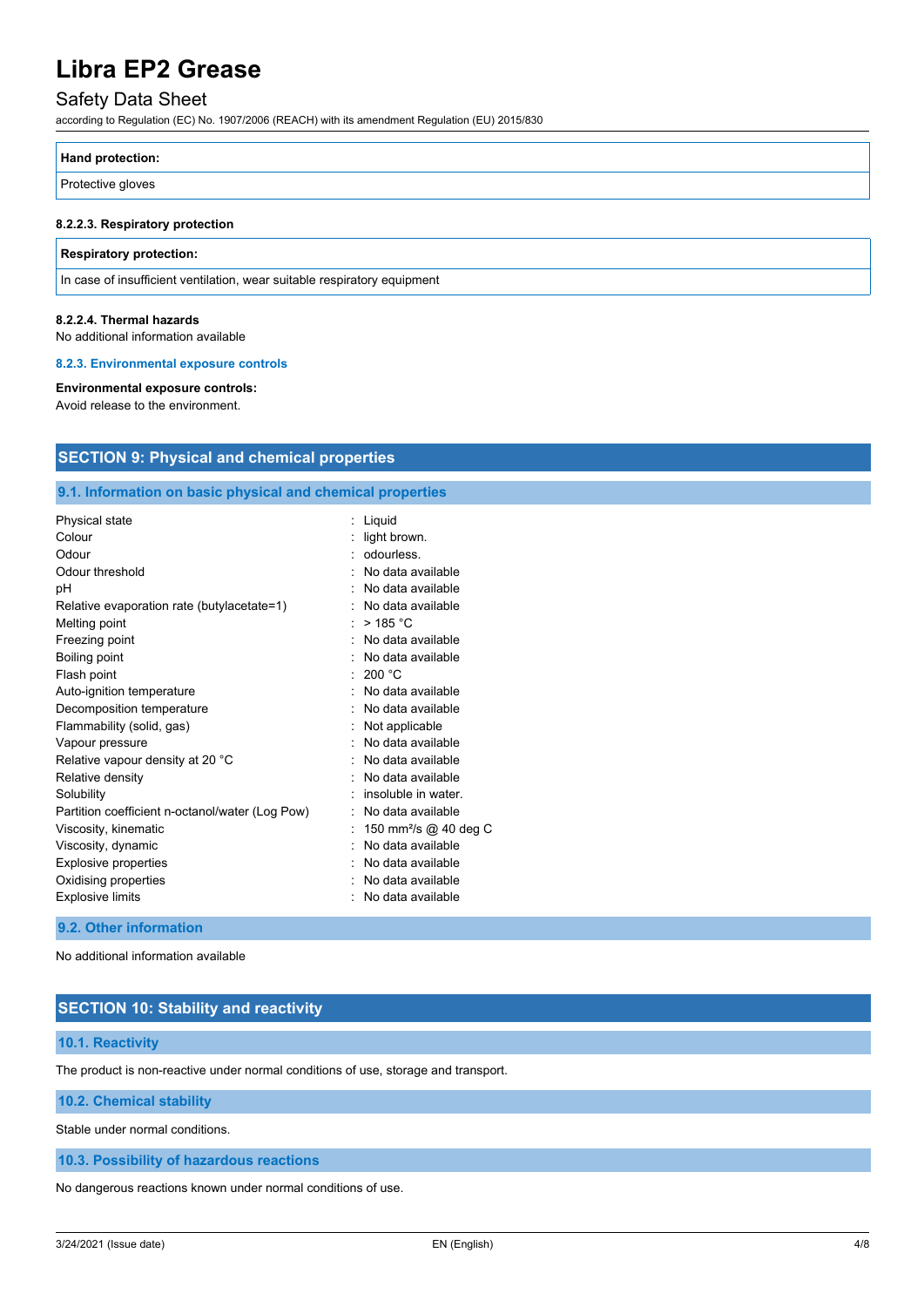# Safety Data Sheet

according to Regulation (EC) No. 1907/2006 (REACH) with its amendment Regulation (EU) 2015/830

| <b>10.4. Conditions to avoid</b> |  |
|----------------------------------|--|
|                                  |  |

None under recommended storage and handling conditions (see section 7).

**10.5. Incompatible materials**

No additional information available

**10.6. Hazardous decomposition products**

Under normal conditions of storage and use, hazardous decomposition products should not be produced.

| <b>SECTION 11: Toxicological information</b>     |                                      |  |  |
|--------------------------------------------------|--------------------------------------|--|--|
| 11.1 Information on toxicological effects        |                                      |  |  |
| Acute toxicity (oral)<br>Acute toxicity (dermal) | : Not classified<br>: Not classified |  |  |
| Acute toxicity (inhalation)                      | : Not classified                     |  |  |

|                                                                                                                                                   | Phosphorodithioic acid, O,O-bis(2-ethylhexyl and iso-Bu and iso-Pr)esters, zinc salts (85940-28-9)                                                 |
|---------------------------------------------------------------------------------------------------------------------------------------------------|----------------------------------------------------------------------------------------------------------------------------------------------------|
| LD50 oral rat                                                                                                                                     | 3080 mg/kg bodyweight Animal: rat, Guideline: other: FHSA 16CFR1500.3, Guideline:<br>OECD Guideline 401 (Acute Oral Toxicity), 95% CL: 2570 - 3700 |
| LD50 dermal rabbit                                                                                                                                | > 20000 mg/kg bodyweight Animal: rabbit, Guideline: other:16CFR1500.3, Guideline:<br>OECD Guideline 402 (Acute Dermal Toxicity)                    |
| LC50 Inhalation - Rat                                                                                                                             | > 2.3 mg/l air Animal: rat, Guideline: OECD Guideline 403 (Acute Inhalation Toxicity)                                                              |
| Skin corrosion/irritation                                                                                                                         | Not classified                                                                                                                                     |
| Serious eye damage/irritation                                                                                                                     | Not classified                                                                                                                                     |
| Respiratory or skin sensitisation                                                                                                                 | : Not classified                                                                                                                                   |
| Germ cell mutagenicity                                                                                                                            | Not classified                                                                                                                                     |
| Carcinogenicity                                                                                                                                   | Not classified                                                                                                                                     |
| Reproductive toxicity                                                                                                                             | : Not classified                                                                                                                                   |
| STOT-single exposure                                                                                                                              | Not classified                                                                                                                                     |
| STOT-repeated exposure                                                                                                                            | Not classified                                                                                                                                     |
|                                                                                                                                                   | Phosphorodithioic acid, O,O-bis(2-ethylhexyl and iso-Bu and iso-Pr)esters, zinc salts (85940-28-9)                                                 |
| 125 mg/kg bodyweight Animal: rat, Guideline: OECD Guideline 407 (Repeated Dose 28-<br>NOAEL (oral, rat, 90 days)<br>Day Oral Toxicity in Rodents) |                                                                                                                                                    |
| Aspiration hazard                                                                                                                                 | : Not classified                                                                                                                                   |

| Libra EP2 Grease     |                                   |
|----------------------|-----------------------------------|
| Viscosity, kinematic | 150 mm <sup>2</sup> /s @ 40 deg C |

| <b>SECTION 12: Ecological information</b>                    |                                                                                                                            |  |
|--------------------------------------------------------------|----------------------------------------------------------------------------------------------------------------------------|--|
| <b>12.1. Toxicity</b>                                        |                                                                                                                            |  |
| Ecology - general                                            | : The product is not considered harmful to aquatic organisms nor to cause long-term adverse<br>effects in the environment. |  |
| Hazardous to the aquatic environment, short-term<br>(acute)  | Not classified<br><b>P</b>                                                                                                 |  |
| Hazardous to the aquatic environment, long-term<br>(chronic) | Not classified                                                                                                             |  |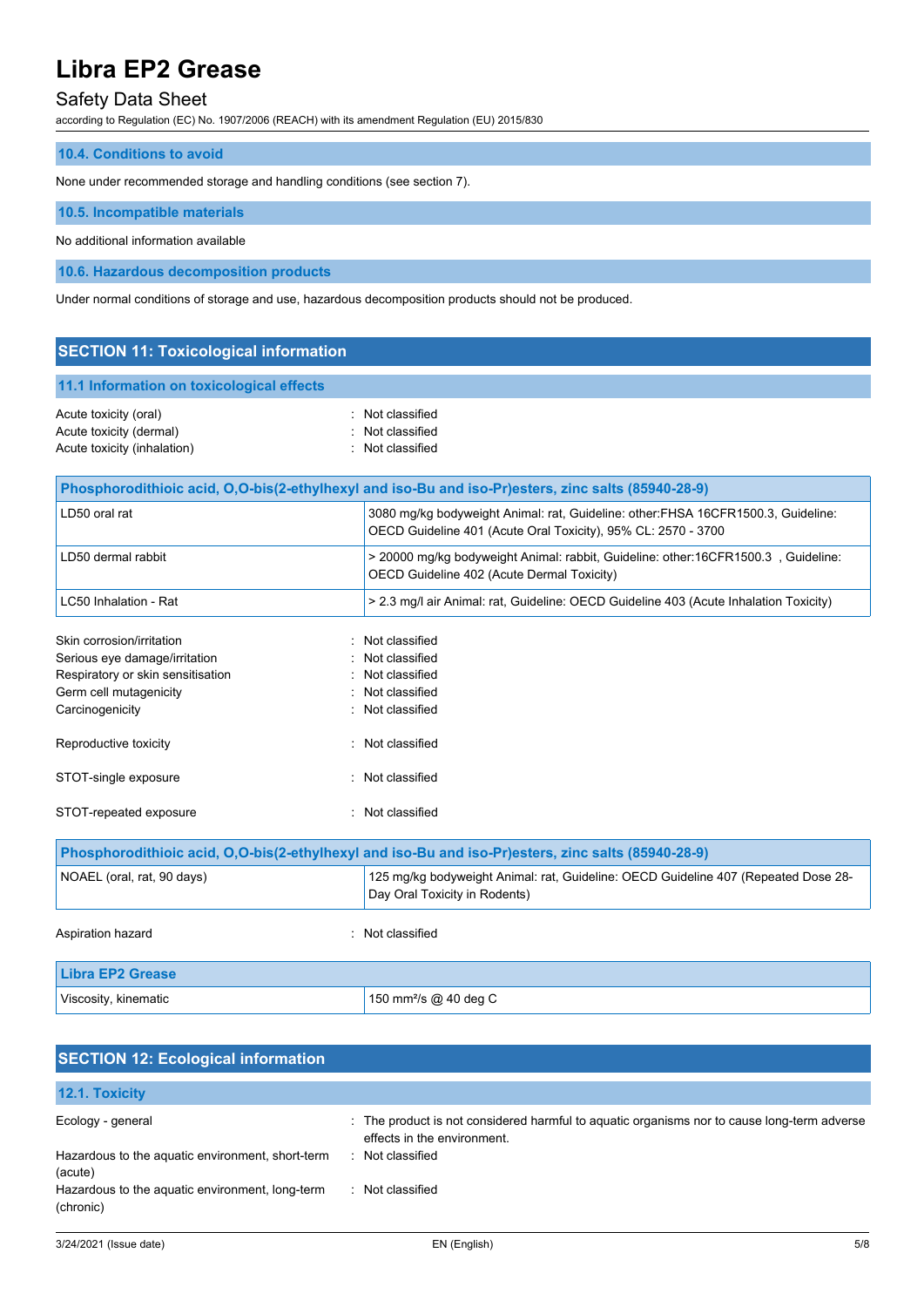# Safety Data Sheet

according to Regulation (EC) No. 1907/2006 (REACH) with its amendment Regulation (EU) 2015/830

Not rapidly degradable

| Phosphorodithioic acid, O,O-bis(2-ethylhexyl and iso-Bu and iso-Pr)esters, zinc salts (85940-28-9) |                                                                               |  |
|----------------------------------------------------------------------------------------------------|-------------------------------------------------------------------------------|--|
| EC50 - Crustacea [1]                                                                               | 5.4 mg/l Test organisms (species): Daphnia magna                              |  |
| EC50 72h - Algae [1]                                                                               | 2.1 mg/l Test organisms (species): other: Selenastrum capricornutum UTEX 1648 |  |
| EC50 72h - Algae [2]                                                                               | 2 mg/l Test organisms (species): other: Selenastrum capricornutum UTEX 1648   |  |
| EC50 96h - Algae [1]                                                                               | 2.1 mg/l Test organisms (species): other: Selenastrum capricornutum UTEX 1648 |  |
| EC50 96h - Algae [2]                                                                               | 2 mg/l Test organisms (species): other: Selenastrum capricornutum UTEX 1648   |  |

# **12.2. Persistence and degradability**

No additional information available

**12.3. Bioaccumulative potential**

No additional information available

**12.4. Mobility in soil**

No additional information available

**12.5. Results of PBT and vPvB assessment**

No additional information available

**12.6. Other adverse effects**

No additional information available

# **SECTION 13: Disposal considerations**

**13.1. Waste treatment methods**

Waste treatment methods : Dispose of contents/container in accordance with licensed collector's sorting instructions.

# **SECTION 14: Transport information**

| In accordance with ADR / IMDG / IATA / ADN / RID |                |                |                |                |
|--------------------------------------------------|----------------|----------------|----------------|----------------|
| <b>ADR</b>                                       | <b>IMDG</b>    | <b>IATA</b>    | <b>ADN</b>     | <b>RID</b>     |
| 14.1. UN number                                  |                |                |                |                |
| Not applicable                                   | Not applicable | Not applicable | Not applicable | Not applicable |
| 14.2. UN proper shipping name                    |                |                |                |                |
| Not applicable                                   | Not applicable | Not applicable | Not applicable | Not applicable |
| 14.3. Transport hazard class(es)                 |                |                |                |                |
| Not applicable                                   | Not applicable | Not applicable | Not applicable | Not applicable |
| 14.4. Packing group                              |                |                |                |                |
| Not applicable                                   | Not applicable | Not applicable | Not applicable | Not applicable |
| <b>14.5. Environmental hazards</b>               |                |                |                |                |
| Not applicable                                   | Not applicable | Not applicable | Not applicable | Not applicable |
| No supplementary information available           |                |                |                |                |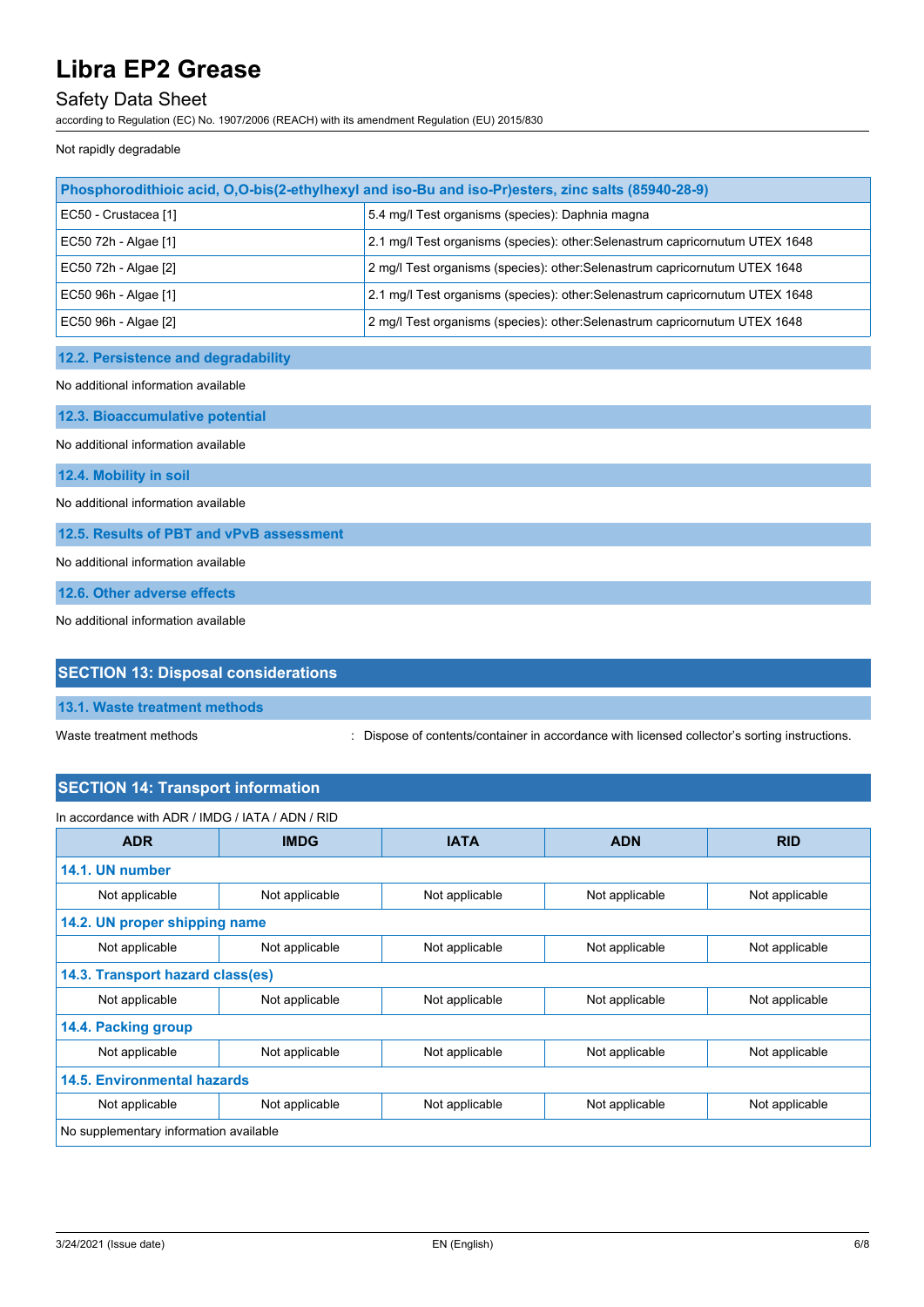# Safety Data Sheet

according to Regulation (EC) No. 1907/2006 (REACH) with its amendment Regulation (EU) 2015/830

### **14.6. Special precautions for user**

**Overland transport** Not applicable **Transport by sea** Not applicable **Air transport** Not applicable **Inland waterway transport** Not applicable **Rail transport** Not applicable

### **14.7. Transport in bulk according to Annex II of Marpol and the IBC Code**

Not applicable

# **SECTION 15: Regulatory information**

**15.1. Safety, health and environmental regulations/legislation specific for the substance or mixture**

#### **15.1.1. EU-Regulations**

Contains no REACH substances with Annex XVII restrictions

Contains no substance on the REACH candidate list

Contains no REACH Annex XIV substances

Contains no substance subject to Regulation (EU) No 649/2012 of the European Parliament and of the Council of 4 July 2012 concerning the export and import of hazardous chemicals.

Contains no substance subject to Regulation (EU) No 2019/1021 of the European Parliament and of the Council of 20 June 2019 on persistent organic pollutants

#### **15.1.2. National regulations**

No additional information available

**15.2. Chemical safety assessment**

No chemical safety assessment has been carried out

# **SECTION 16: Other information**

| <b>Abbreviations and acronyms:</b> |                                                                                                 |
|------------------------------------|-------------------------------------------------------------------------------------------------|
| <b>ADN</b>                         | European Agreement concerning the International Carriage of Dangerous Goods by Inland Waterways |
| <b>ADR</b>                         | European Agreement concerning the International Carriage of Dangerous Goods by Road             |
| <b>ATE</b>                         | <b>Acute Toxicity Estimate</b>                                                                  |
| <b>BCF</b>                         | <b>Bioconcentration factor</b>                                                                  |
| <b>BLV</b>                         | Biological limit value                                                                          |
| <b>BOD</b>                         | Biochemical oxygen demand (BOD)                                                                 |
| COD                                | Chemical oxygen demand (COD)                                                                    |
| <b>DMEL</b>                        | Derived Minimal Effect level                                                                    |
| <b>DNEL</b>                        | Derived-No Effect Level                                                                         |
| EC-No.                             | European Community number                                                                       |
| <b>EC50</b>                        | Median effective concentration                                                                  |
| EN                                 | European Standard                                                                               |
| <b>IARC</b>                        | International Agency for Research on Cancer                                                     |